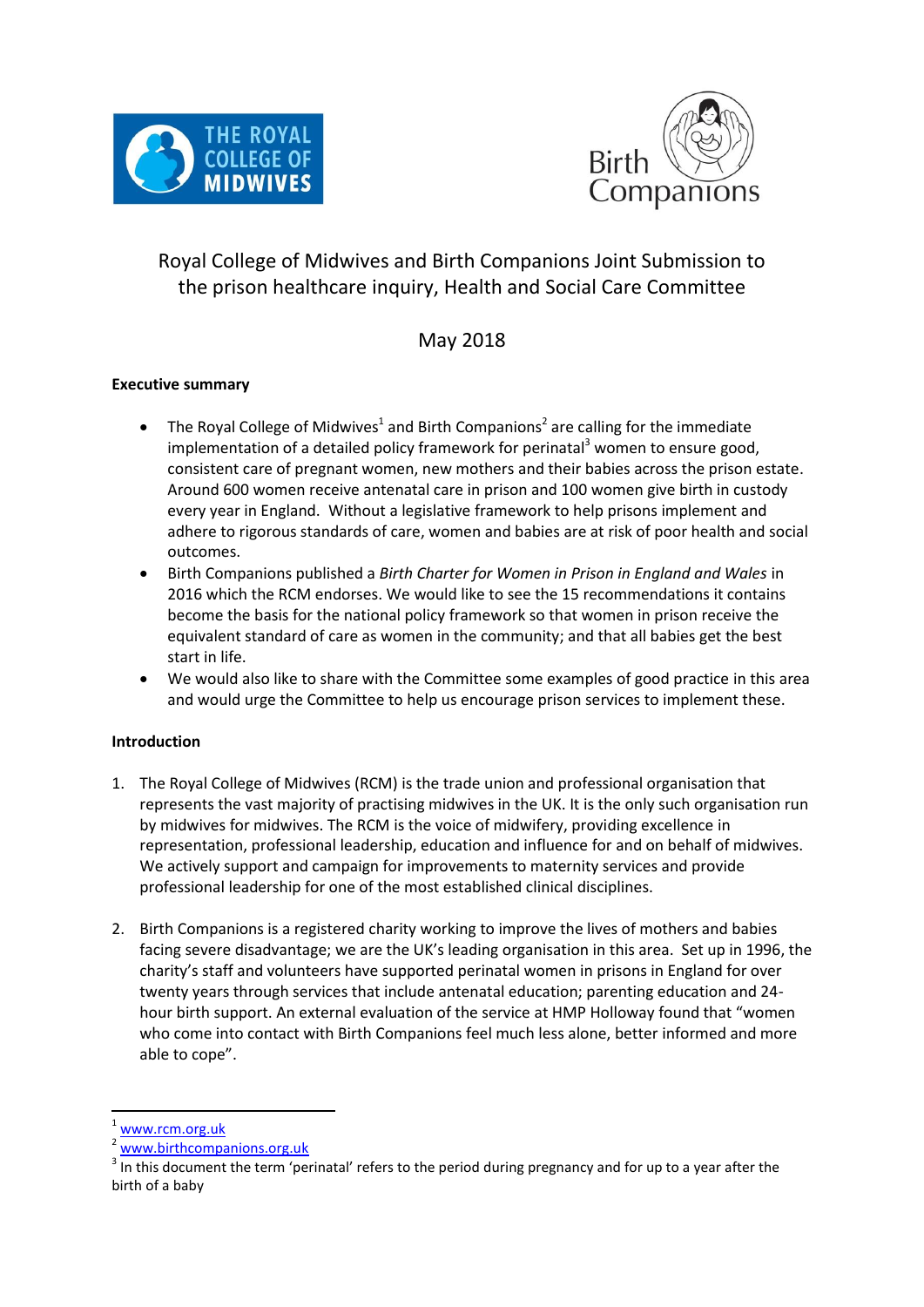- 3. The RCM and Birth Companions welcomes the Committee's intention to investigate the effectiveness of prison healthcare services. We have an ongoing commitment to lobby for the improvement of maternity care for vulnerable women and families, who disproportionately suffer worse clinical maternal and neonatal outcomes. With the right care and support, all babies can have the best start in life, and all mothers can have a positive experience of pregnancy, birth and the postnatal period. Moreover, we believe that contact with perinatal women in prison provides a window of opportunity to improve the outcomes of mothers and babies, and break cycles of disadvantage. There are specific challenges in caring for perinatal women in prison and we urge the Committee to look specifically at healthcare for this group, who currently are at risk of receiving poor care due to a lack of clear standards.
- 4. The RCM and Birth Companions recently cooperated in the production of a *Birth Charter for*  Women in Prison in England and Wales<sup>4</sup>, which has supplanted the RCM's own previous position statement on Women in Custody from 2014. We will use the Birth Charter, published in 2016, as the basis of this joint submission to the Committee. We have also used the evidence from a number of research studies, especially the work of Laura Abbott in her soon-to-be-completed PhD on pregnancy in prisons in England. Laura Abbott is Senior Midwifery Lecturer at the University of Hertfordshire and a Birth Companions volunteer.
- 5. The Charter is based on Birth Companions' expertise developed by working with over 1,500 women in prison and listening to their experiences, which has given us a unique understanding of the needs of this vulnerable group of women and babies. The Charter also draws upon the available evidence from policy and research; examples of existing best practice in women's prisons; and quotes from women who were pregnant, gave birth or spent time in prison with their babies. Its purpose is to help the Prison Service to provide good, humane and consistent care for this group of women.
- 6. We understand that there is debate amongst those working in the criminal justice sector over whether pregnant women and new mothers should be in prison at all. The RCM has long campaigned for an end to the detention of pregnant women for immigration purposes because of the issues of dispersal and conditions within centres that can harm mothers and babies. We welcomed the restriction of immigration detention to 72 hours. In regards to women incarcerated in prison in England and Wales, we understand the harm short sentences can do to disrupt care and the large proportion of women incarcerated for non-violent crimes. Birth Companions does not believe that prison is the correct place to care for the majority of perinatal women and their babies, and that more use should be made of community sentences; ensuring women can access support that enables them to parent successfully, overcome the health and social inequalities they face and address their offending behaviour.
- 7. However, we believe that while it is still practice in England and Wales to incarcerate pregnant women and new mothers, we must ensure the highest standards of healthcare as for any women. The Birth Charter is a document that outlines these standards and the RCM endorses these.

#### **Perinatal women in prison**

**.** 

8. Perhaps as a consequence of men making up the bulk of the prison population, there is no overarching prison policy covering the treatment of pregnant women, women giving birth or women who are separated from a baby in prison. Few official figures are gathered or released

<sup>4</sup> Kennedy, A., Marshall, D., Parkinson, D., Delap, N., and Abbott, L. (2016). *Birth Charter for Women in Prison in England and Wales*. London. Birth Companions. <http://birthcompanions.org.uk/Birth-Charter>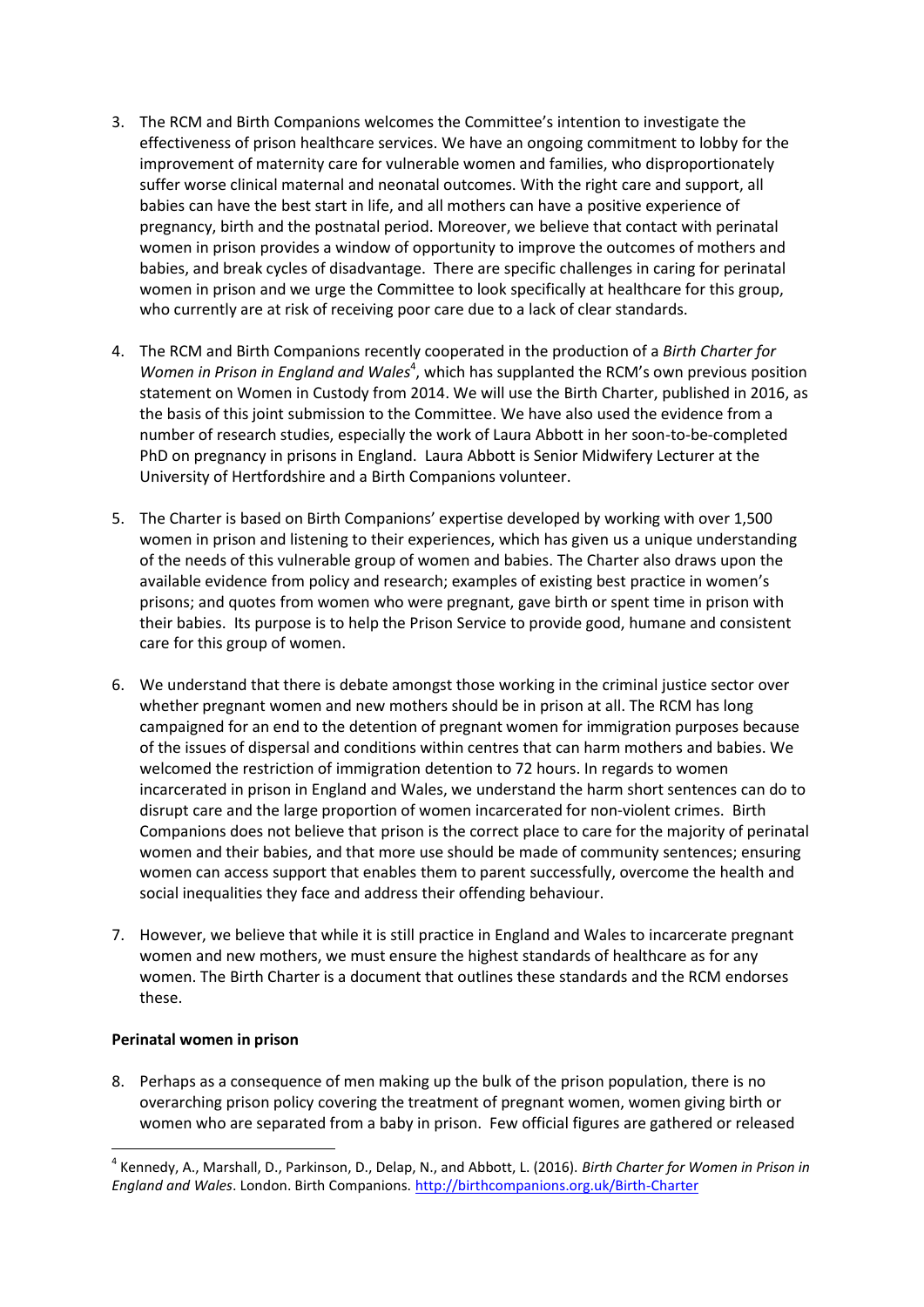on the number of perinatal women in prison; it is estimated that over 600 women receive antenatal care in prison each year with over 100 women giving birth while in prison. There are six mother and baby units (MBUs) in England and Wales<sup>5</sup> with a total capacity of 64 babies, and babies can stay on MBUs until they are 18 months old. We know in 2015, 100 babies spent time on an MBU. Many women are released before birth, but the period in prison can have a significant impact on the mother and her unborn baby.

- 9. Women offenders typically have a history of domestic and sexual violence, neglect; time spent in care, substance misuse and mental health problems. They are particularly vulnerable during their pregnancies due to the effects of poor health, poverty, lack of support from family and friends and isolation.
	- Women in prison are five times more likely to have a mental health concern than women in the general population; and of all the women that are sent to prison, 46 per cent said they have attempted suicide at some time in their life.
	- Over half have issues with substance and/or alcohol misuse.
	- A significant proportion of women have been victims of childhood sexual abuse and it is thought that 50 per cent are victims of domestic violence.<sup>6</sup>

All of these factors require additional care as defined in NICE guidance on antenatal care for women with complex social factors.<sup>7</sup>

- 10. The Albertson Commission on Women offenders in Scotland in 2012 found "[pregnant] women [in prison] are more likely to book late for antenatal care, receive minimal antenatal education, not receive adequate food and nutrition during pregnancy and postpartum, be without the support of a family member during labour and birth, have a premature or small-for-dates baby, decide to formula feed, and be separated from their baby soon after birth". It notes that "these factors combined may have a substantive impact on women's own physical and mental health, the nutrition, health and development of their babies, and on the appropriate development of attachment, parenting skills, and stable family relationships following release" (Commission on Women Offenders 2012).<sup>8</sup>
- 11. A high percentage of the female prison population have an existing mental health condition (Corston 2007).<sup>9</sup> Severe mental illness is particularly common among mothers who are separated from their babies (including women who did not apply for a place on an MBU or who were not eligible for admission). For these women, separation from their babies can exacerbate their existing mental health problems, which in turn can contribute to the poor current and future mental health of the child (Gregoire et al 2010).<sup>10</sup> Children who encounter adversity and stress in infancy have significantly increased risk of adverse mental and physical health outcomes later in life, including depression, anxiety, behavioural disorders, substance misuse

<sup>&</sup>lt;sup>5</sup> Bronzefield, Eastwood Park, Styal, New Hall, Peterborough and Askham Grange.

<sup>&</sup>lt;sup>6</sup> Women in Prison (no date). Key facts[. http://www.womeninprison.org.uk/research/key-facts.php#wrapper](http://www.womeninprison.org.uk/research/key-facts.php#wrapper)  $^7$  National Institute for Clinical Excellence (2010). 'Pregnancy and complex social factors'.

[www.nice.org.uk/guidence/CG110](http://www.nice.org.uk/guidence/CG110) 

<sup>8</sup> Commission on Women Offenders (2012)' Commission on Women Offenders: Final Report', Edinburgh: Scottish Government.

<sup>&</sup>lt;sup>9</sup> Corston, J. (2007) 'The Corston Report: The Need for a Distinct, Radically Different, Visibly-Led, Strategic, Proportionate, Holistic, Woman-Centred, Integrated Approach', London: Home Office.

<sup>&</sup>lt;sup>10</sup> Gregoire, A., Dolan, R., Birmingham, L., Mullee, M. and Coulson, D. (2010). 'The mental health and treatment needs of imprisoned mothers of young children', *The journal of forensic psychiatry & psychology*, 21(3), 378- 392.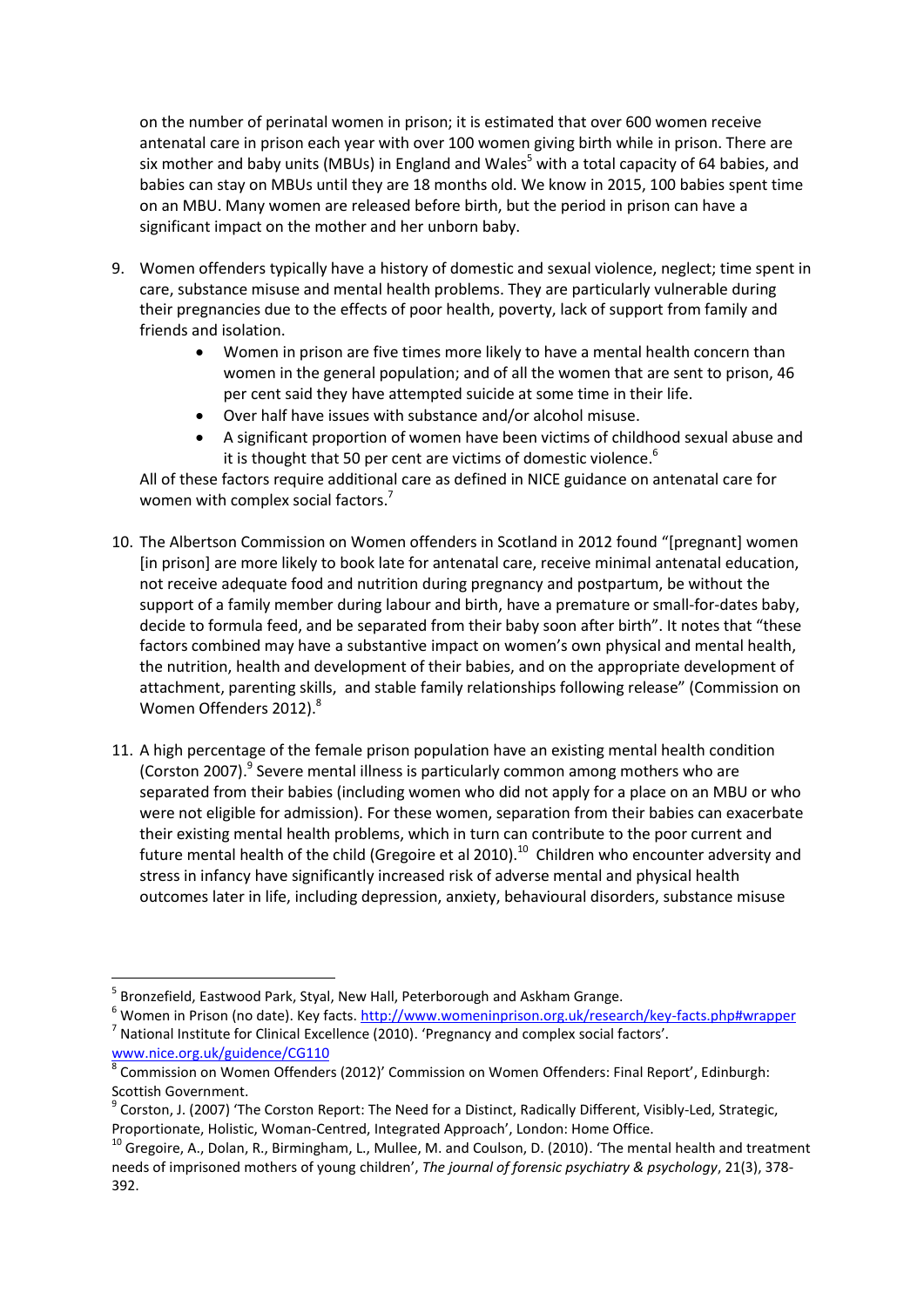and cancer. Children of prisoners have three times the risk of delinquent / antisocial behaviour compared to their peers (Galloway et al., 2014).<sup>11</sup>

- 12. The principle of 'equivalence of healthcare for people in prison and in the community' has been enshrined in law in England and Wales since 1999. Prisoners are entitled to the same range and level of healthcare as are available in the wider community. Therefore mothers and babies who enter the criminal justice system should have equivalent care and support to mothers and babies in the community, throughout pregnancy, birth and the postnatal period.
- 13. Abbott's (2018, forthcoming)<sup>12</sup> research of pregnant women and new mothers in three prisons found, for some women, prison was a refuge or 'safe haven' and a unique 'turning point' and catalyst for change, especially when they are given the opportunity to live with their baby on a Mother and Baby Unit. However, many more women were scared of violence, left to beg for essentials like nutrition and fresh air, and chose to attempt to hide their pregnancies. Antenatal care was disrupted if women entered prison during pregnancy. Abbott found that prison staff too were left vulnerable with the emotional trauma of witnessing and facilitating the separation of a baby from a mother, with staff attending labours having no recourse to a debrief (a common practice in NHS maternity services when staff go through traumatic care episodes).
- 14. The experiences of women as documented by Birth Companions shows that while good practice exists, there are still episodes where women's needs have been disregarded and worse, suffered degrading treatment. In imprisoned mothers' own words:

"We shouldn't be dehydrated. The prison may say 'we are feeding them' but I've still got my notes that say I was dehydrated and starving – that's what the midwife was saying: 'This girl is starving and dehydrated, we're keeping her in'."

"I had to fight for everything, I had to write to the governors to be given an extra pregnancy mattress...I had to fight to be allowed extra bread."

"When I was eight months pregnant and had to go for a late scan, I was handcuffed on my way to the appointment. It was so degrading, people looking at you and judging. It was the worst feeling in the world".

"I noticed they [healthcare staff] always spoke to the officers first even though I'll be sitting there, so it's like they discarded me as a human being. So a lot of times I had to say ''Scuse me, you know, it's not them that's pregnant, it's me. Like this is my business you're meant to be telling me'".

#### **Concerns about risks in labour and access to appropriate birthplaces for women in prison**

15. In October 2017 Birth Companions wrote to the HMPPS Women's Team regarding a number of concerning incidents where women in custody gave birth in inappropriate settings, including in prison cells. It is a very rare occurrence for women in the community to give birth before arrival in a healthcare setting, or before their midwife arrives at their home.

 $\overline{\phantom{a}}$ 

<sup>&</sup>lt;sup>11</sup> Galloway S., Haynes A. and Cuthbert C. (2014) 'An Unfair sentence: All Babies Count. Spotlight on the Criminal Justice System', NSPCC and Barnados, London.

<sup>12</sup> Laura Abbott, *The Incarcerated Pregnancy: An Ethnographic Study of Perinatal Women in English Prisons*. Submitted to the University of Hertfordshire in partial fulfilment of the requirements of the degree of Doctor of Health Research (DHRes) - February 2018.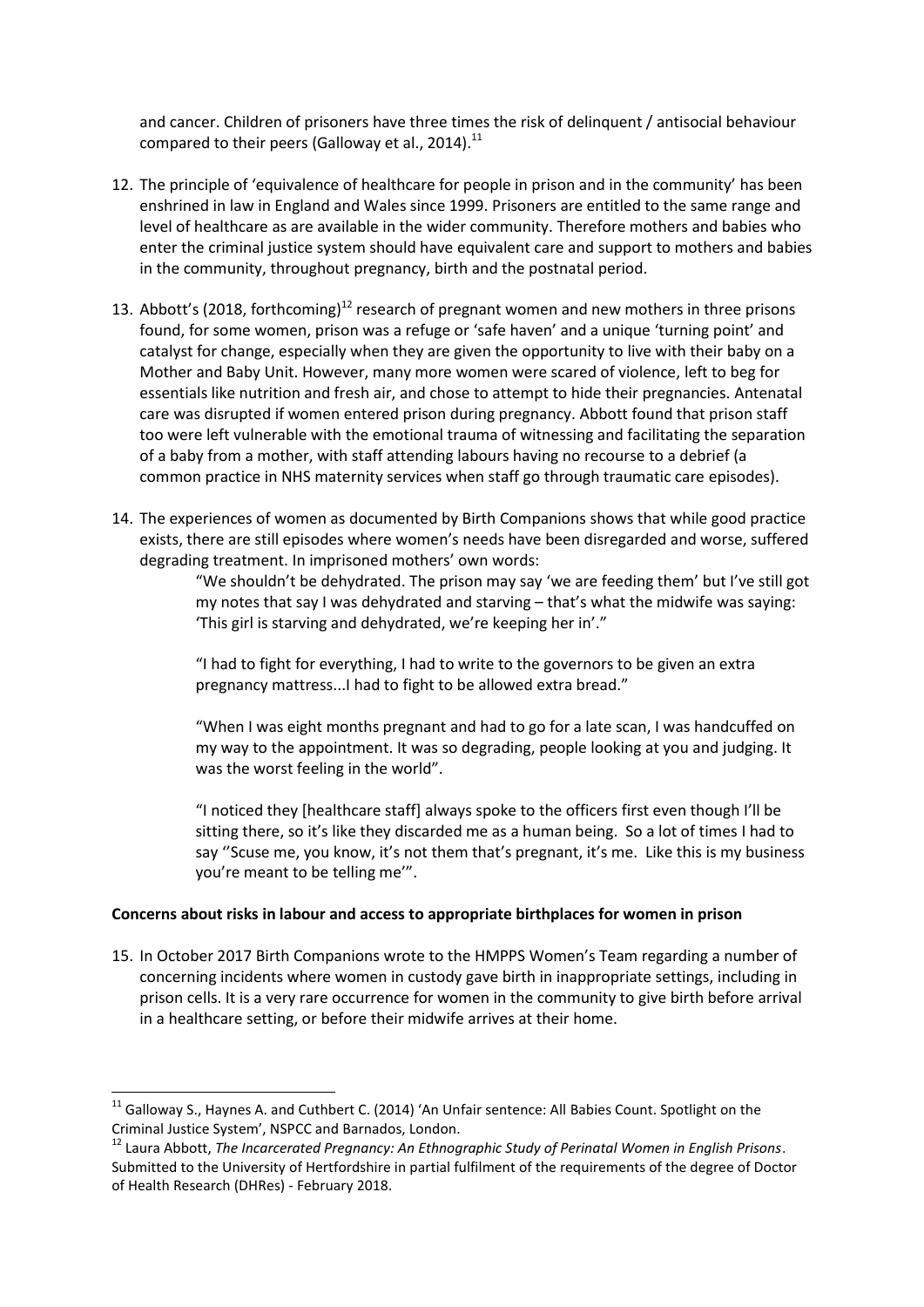- 16. There are a number of risks associated with births in prison. Perinatal women in prison have higher-risk pregnancies than the general population, and their deprivation/low socio-economic status is associated with an increased risk of premature labour, babies with low birth weight and maternal and infant mortality. Bleeding during labour, post-partum bleeding, placental abruption, hypertensive disorders, obstructed labour and problems with the umbilical cord are all conditions that can lead to maternal/infant death or injury if immediate expert intervention is not available during childbirth.
- 17. Healthcare staff and officers may currently be making decisions for which they are unqualified, putting women, babies and themselves at risk. Outside of the limited times midwives visit most prisons, unqualified prison officers or Prison Healthcare staff are making decisions about whether pregnant women are in labour or need to go to hospital, for example when women are bleeding or their waters have broken. Typically a woman would speak to a prison officer who would then decide whether to call a nurse. Only a trained and registered person (midwife or doctor) can legally make a decision as to whether a woman is in labour or not (Nursing and Midwifery Order 2001 Article 45), except in an emergency. Contravention can be prosecuted.
- 18. In their letter to the HMPPS Women's Team, Birth Companions outlined some of the stresses they see within the prison system that could be contributing to these incidents. Sometimes women do not call officers despite being in labour. This can be because they are due to separate from their babies and are fearful of what will happen next; officers have less time to build relationships with women, thus making some women less likely to request assistance; women may be unable to articulate their needs because of learning difficulties; low staffing levels mean there are fewer staff to respond to women, particularly at night time; lack of antenatal education means some women, particularly with their first pregnancy, may not know what to expect in labour and not know when to call for help.
- 19. If pregnant women are held on many different wings in the main prisons, rather than on the MBU or on one wing, staff have less opportunity to build their experience and expertise in caring for pregnant women. Lack of training means some staff are not aware of risks, protocols and procedures around responding to calls for assistance. Staff may be reluctant to organise transferring a woman to hospital if they are not sure this is necessary, particularly given time and cost implications. Lack of access to appropriate advice mean nurses or officers are sometimes making (sometimes wrong) decisions about whether or not women are in labour.
- 20. Infrequent midwifery visits to prisons to hold clinics means midwives are less likely to see women in the final weeks of pregnancy and in the early stages of labour, leaving women without specialist support and expertise needed in this crucial times.
- 21. In response to these events, Birth Companions have called for prison staff to be regularly trained in the care of perinatal women. Pregnant women should be offered the opportunity to live on a designated wing where they can benefit from peer support and staff can build up an expertise in their care, and they should all have the opportunity to benefit from antenatal education. Like women in the community, every pregnant women in prison should have a birth plan and a plan for what should happen in an emergency.
- 22. In order to make unexpected births in custody a rarer, and much safer process for women, children, staff and prisons, a Policy Framework for Perinatal Women is needed to ensure staff know what is expected of them and to ensure safe, appropriate care at all times. Moreover, all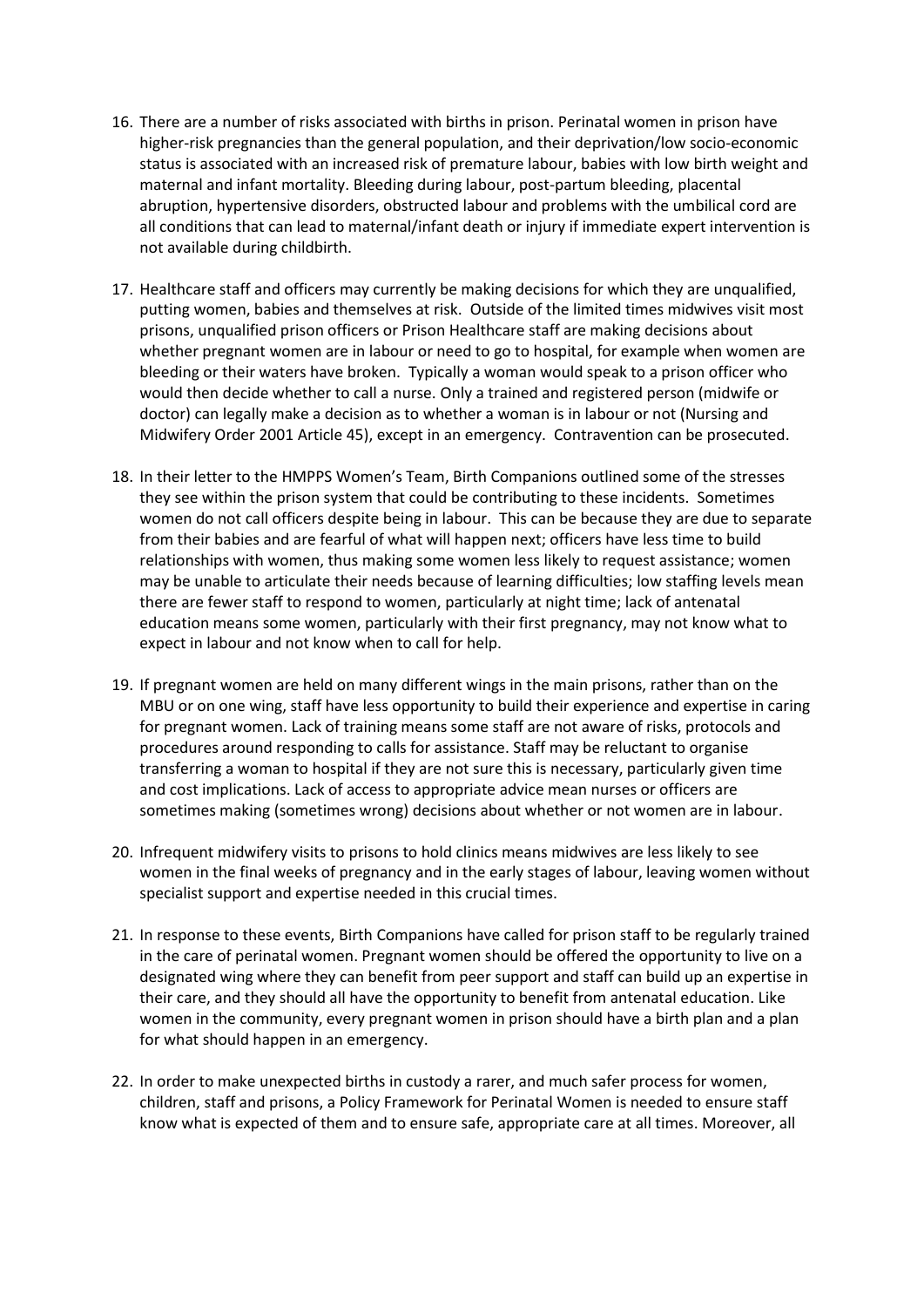women in England have the right to choose where to give birth and to have that experience personalised; women in prison have this right too.<sup>13</sup>

#### **Mother and Baby Units**

- 23. Research from O'Keefe and Dixon (2015)<sup>14</sup> recognises that MBUs can form protective, relatively stable environments in which mothers can bond with their babies and report a growing body of evidence that suggests that MBU residents are less likely to reoffend than the general female prison population. However, there is evidence that women's access to Mother and Baby Units is not always timely or fair.
- 24. Research from Abbot (2018, forthcoming)<sup>15</sup> found that often women were not informed about whether or not they had gained a place until very late on into the pregnancy and sometimes not until going into labour, or even after giving birth. This is especially distressing for mothers whose applications for a place are denied. Women experiencing separation and uncertainty around MBUs are especially vulnerable, as the Inquest into the death of Michelle Barnes in Low Newton Prison in 2015 found; Barnes was told she was unlikely to be able to secure a place at an MBU.<sup>16</sup>
- 25. O'Keefe and Dixon's research highlights many problems and inconsistencies with the current MBU system and makes a number of recommendations, including "access to relevant, appropriate and timely information about MBUs" and "programmes which encourage attachment". They also make the point that "commissioners of services for childbearing women need to understand that long-term outcomes for this group will require intensive support and will not be the cheapest to deliver"; both in prison, on release and in the community. Evidence suggests that women in prison who are pregnant or who remain with their baby in MBUs, whilst receiving good care, do not receive the same quality of perinatal healthcare as those living in the community and this needs to be urgently addressed. We need to invest in MBUs to maximise their benefits to women, babies and the wider community, being realistic about what it truly costs to make it work.

#### **Women who are separated from their babies**

26. Women who do not get a place on a Mother and Baby Unit and separate from their baby return to the prison and often receive no additional support other than from officers or other women in the prison. Women in this situation often experience great distress and are at very high risk of postnatal depression.

## **The importance of a policy framework**

<sup>13</sup> National Maternity Review (2016). *Better Births: a five year forward view for maternity care*. <https://www.england.nhs.uk/wp-content/uploads/2016/02/national-maternity-review-report.pdf>

<sup>&</sup>lt;sup>14</sup> C. O'Keefe, L. Dixon (2016). Enhancing Care for Childbearing Women and Their Babies in Prison. Hallam Centre for Community Justice, Sheffield. [https://www.barrowcadbury.org.uk/wp](https://www.barrowcadbury.org.uk/wp-content/uploads/2015/12/FINAL-MBU-report-7th-December-2015.pdf)[content/uploads/2015/12/FINAL-MBU-report-7th-December-2015.pdf](https://www.barrowcadbury.org.uk/wp-content/uploads/2015/12/FINAL-MBU-report-7th-December-2015.pdf)

<sup>15</sup> Laura Abbott, *The Incarcerated Pregnancy: An Ethnographic Study of Perinatal Women in English Prisons*. Submitted to the University of Hertfordshire in partial fulfilment of the requirements of the degree of Doctor of Health Research (DHRes) - February 2018.

<sup>&</sup>lt;sup>16</sup> [https://www.theguardian.com/uk-news/2016/oct/21/inquest-into-death-of-prisoner-days-after-giving](https://www.theguardian.com/uk-news/2016/oct/21/inquest-into-death-of-prisoner-days-after-giving-birth-finds-very-serious-matters)[birth-finds-very-serious-matters](https://www.theguardian.com/uk-news/2016/oct/21/inquest-into-death-of-prisoner-days-after-giving-birth-finds-very-serious-matters)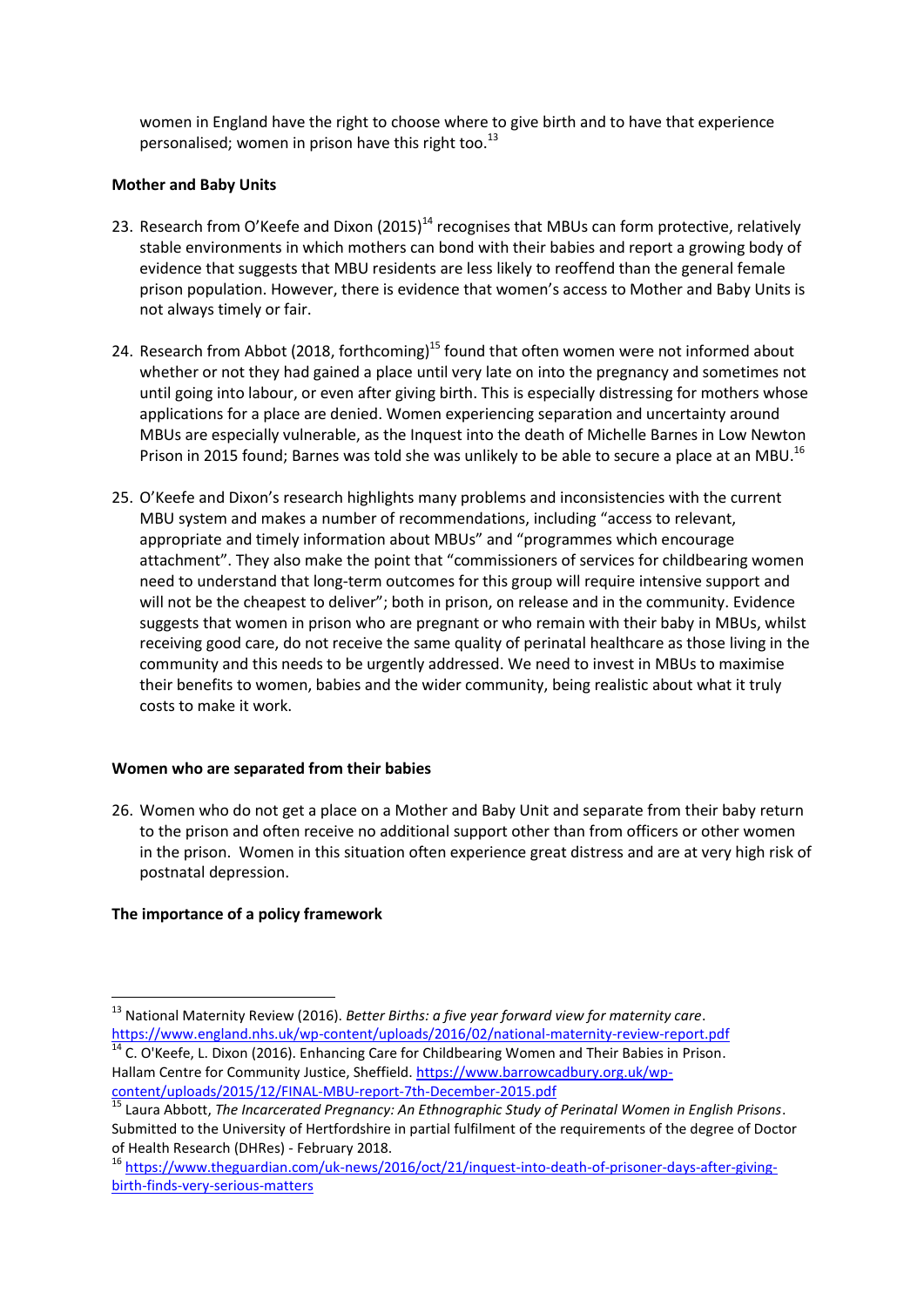- 27. Although women in the perinatal period have specific healthcare, psychiatric and social needs, there is no single, comprehensive piece of legislation which focuses on them. We hope the Committee can appreciate, as we do, that without such a framework we are not only risking the goal of equivalent care for women in prison, but doing a disservice to the prison service healthcare system which needs a clear guide about what 'good' looks like. We believe that the care of perinatal women in prison is an area in which national, prescriptive guidelines are appropriate to ensure consistency of care and implementation of the highest possible standards.
- 28. Guidance is currently sporadic and hard to find. Research from Abbot (2017) finds both staff and pregnant women did not know what they were entitled to. Staff need to know who/how to refer to if a woman presents in pain and/or labour as care from maternity services is absolutely essential and must not be delayed.
- 29. Birth Companions and the RCM have called for a comprehensive legislative framework for ten years and we believe the Birth Charter can form the practical basis of the urgently-needed Policy Framework for Women in the Perinatal Period. This should cover essential provisions and ensure equivalent access to and quality of healthcare for pregnant prisoners, new mothers, and the mothers who do not have a place with their baby on an MBU. We believe that our recommendations will substantially improve the physical and mental health and wellbeing of this group of mothers and ensure the best start possible for their babies.
- 30. Public Health England's new [Gender Specific Standards to Improve Health and Well Being for](https://birthcompanions.us11.list-manage.com/track/click?u=4643697101da13d33b0f23a37&id=8b9a1944f3&e=2009b45b4e)  [Women in Prison](https://birthcompanions.us11.list-manage.com/track/click?u=4643697101da13d33b0f23a37&id=8b9a1944f3&e=2009b45b4e) $17$  use the Birth Charter and other documents to outline the expectations around maternity care for women in prison. With a substantial section on Pregnancy and Families, a commitment to overarching principles such as a trauma-informed approach and peer support, the document presents a vision of a system fully aware of the needs of women and the support they require to address the multiple challenges in their. The Standards represent a significant breakthrough and we are fully supportive of the changes they could bring about.
- 31. The document's signatories state that implementation "is a shared objective of HMPPS, NHS England and PHE" but acknowledge that "currently not all standards are being met". This understates the scale of the challenges facing the system today that get in the way of providing good care for perinatal women. A policy framework, based on our Birth Charter, would be a good place to start.

#### **The 15 Birth Charter points:**

*Pregnant women in prison should:*

- i. Have access to the same standard of antenatal care as women in the community
- ii. Be able to attend antenatal classes and prepare for their baby's birth
- iii. Be housed, fed and moved in a way that ensures the well-being of mother and baby
- iv. Be told whether they have a place on a Mother and Baby Unit as soon as possible after arriving in prison
- v. Have appropriate support if electing for termination of pregnancy.

## *During childbirth, women should:*

**<sup>.</sup>** <sup>17</sup> Public Health England (2018). Gender Specific Standards to Improve Health and Well Being for Women in Prison. [https://www.gov.uk/government/publications/women-in-prison-standards-to-improve-health-and](https://www.gov.uk/government/publications/women-in-prison-standards-to-improve-health-and-wellbeing)[wellbeing](https://www.gov.uk/government/publications/women-in-prison-standards-to-improve-health-and-wellbeing)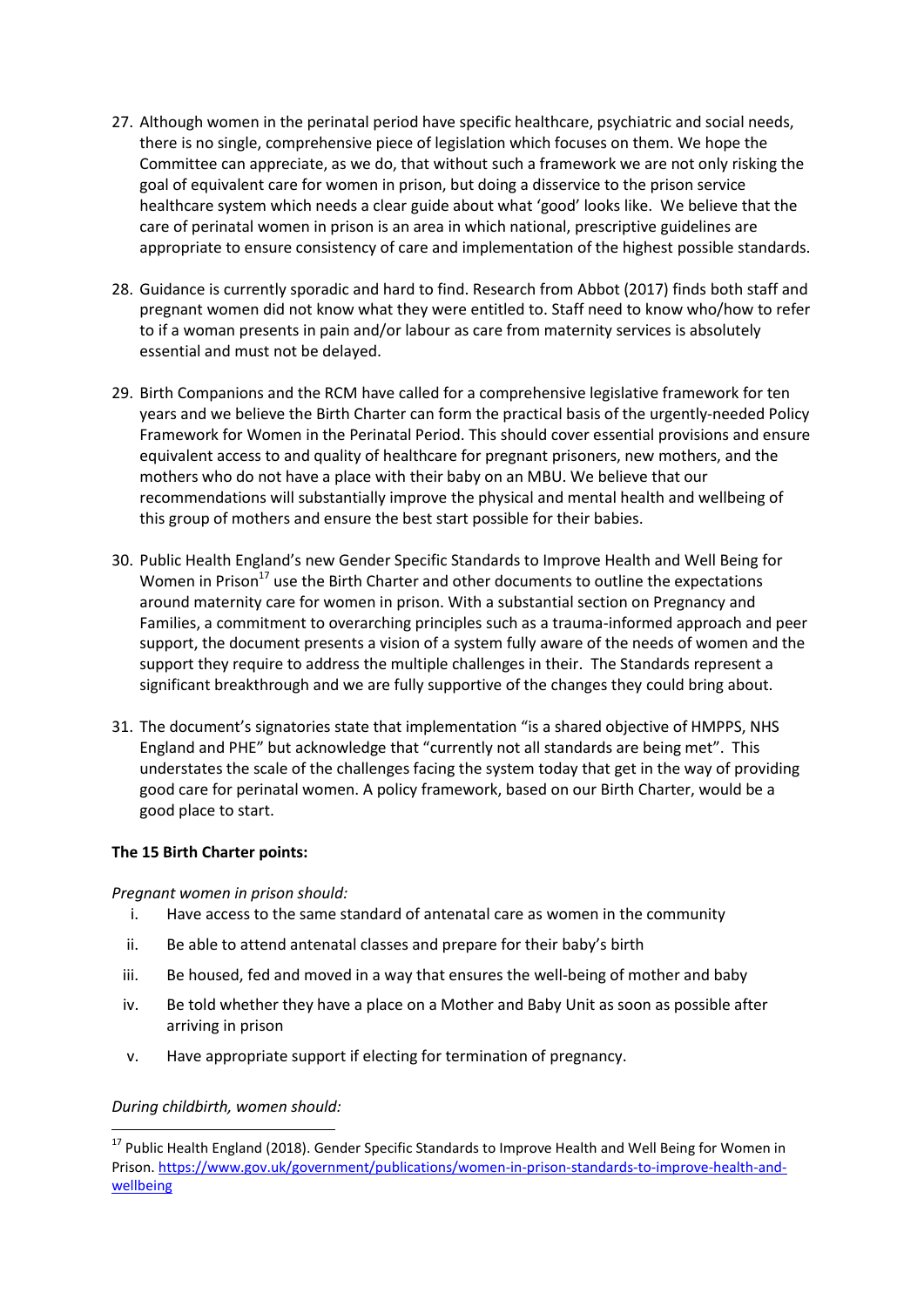- vi. Have access to a birth supporter of their choice
- vii. Be accompanied by officers who have had appropriate training and clear guidance
- viii. Be provided with essential items for labour and the early postnatal period
- ix. Receive appropriate care during transfer between prison and hospital.

#### *Women with babies in prison should:*

- x. Be encouraged and supported in their chosen method of infant feeding
- xi. Be supported to express, store and transport their breast milk safely, if they are separated from their baby
- xii. Be given the same opportunities and support to nurture and bond with their babies as women in the community
- xiii. Be entitled to additional family visits.

#### *All pregnant women and new mothers should:*

- xiv. Be able to access counselling when needed
- xv. Receive appropriate resettlement services after release from prison.

#### **Good practice in prisons**

- 32. There are examples of good practice related to each of these Charter points which we would like every prison healthcare service deliver for pregnant women and new mothers. These examples demonstrate the importance of a multi-agency approach and the crucial role of the third sector. We will send a copy of the Charter to you so you will have access to these examples. Some more are set out in the paragraphs below.
- 33. Low Newton Prison, County Durham and Darlington NHS Trust and NHS North East and Cumbria have led the way in appointing a Specialist Midwife for the Judicial System to develop a comprehensive pathway for perinatal women in the prison, deliver services and ensure partnership working. The perinatal pathway was developed particularly in partnership with mental health services at the prison and includes women who have separated from their baby for up to a year after birth. This model was put in place after the coroner's inquest into the death of Michelle Barnes in 2015, six days after the birth of her baby. We would like to see this role replicated across the women's estate. Further, the CQC must be proactive and include a specialist midwife on its inspectorate team as an urgent matter of women and babies' safety.
- 34. Choice for Change, a charity working in HMP Bronzefield, offers support and counselling for women in 'crisis pregnancy' and around the loss of a baby or child. The team is staffed with a mixture of paid and volunteer staff who are either trained counsellors or student counsellors on placement. The service is provided by Choices Islington, a charity which operates a similar service in the community in London.
- 35. In HMP Peterborough all pregnant women are given free 24-hour telephone access to the Labour Ward at Peterborough City Hospital so that they can talk to a midwife about any concerns or symptoms they are experiencing.
- 36. In HMP Peterborough pregnant women and breastfeeding mothers are given a food pack of healthy snacks in addition to their standard food.